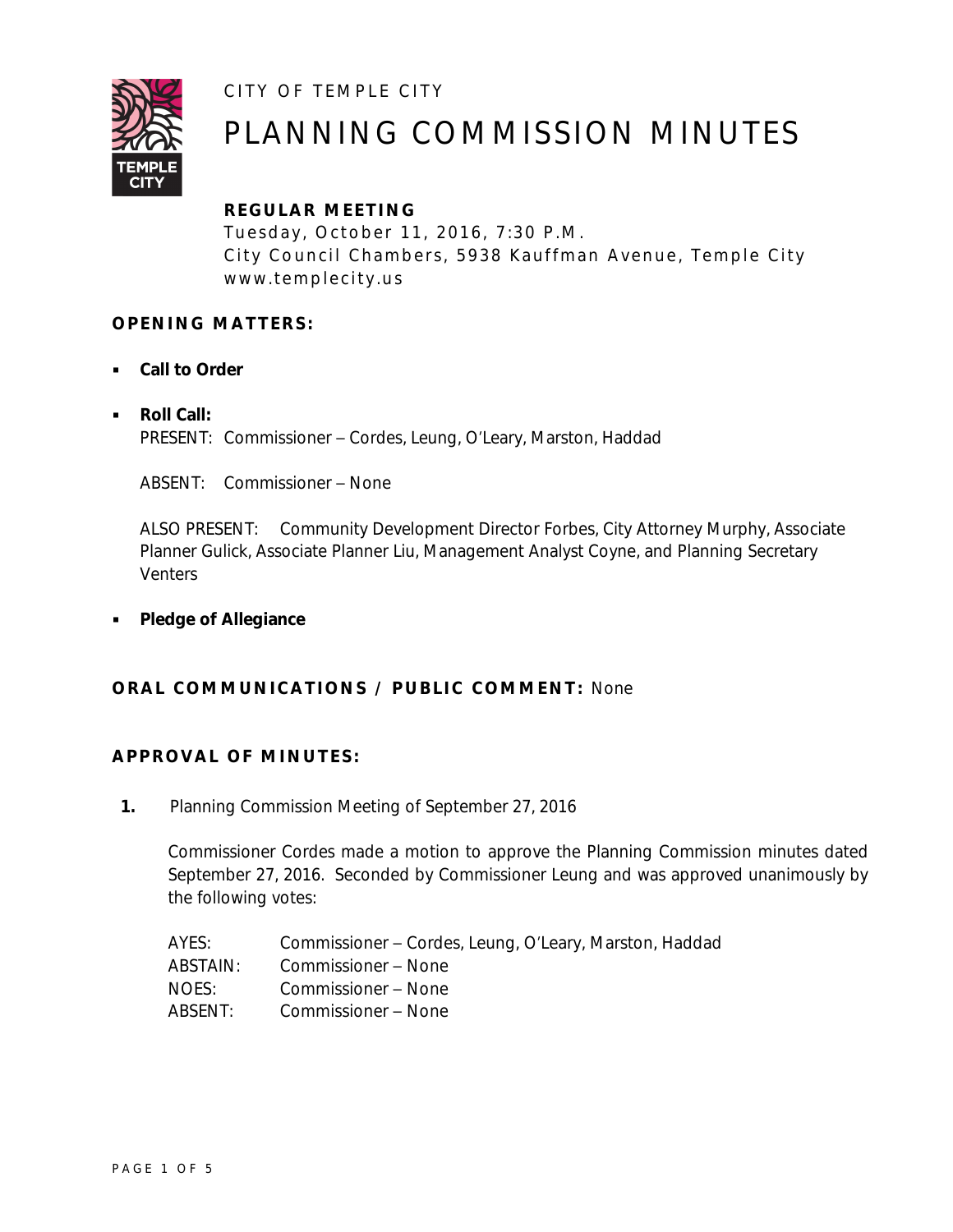## **PUBLIC HEARING ITEMS:**

**2. File: PL 16-244.** A continued conditional use permit for the modification of an existing pool house to allow the construction of a three-quarter bath within the pool house located at 5014 Temple City Boulevard.

Management Analyst Coyne gave a brief summary of the staff report.

Chairman Haddad opened the public hearing.

Clement Tai, applicant, stated that he will abide by the conditions of approval.

Chairman Haddad closed the public hearing.

Commissioner O'Leary asked City Attorney Murphy what would happen if the pool house is being used in a way that was not intended for its approved purpose.

City Attorney Murphy stated that the complaint would be referred to the Community Preservation Division. If the property owner continued to be noncompliant the complaint would be referred to the City prosecutor for abatement.

Commissioner O'Leary made a motion to approve PL 16-244, adopt the resolution, and find that the project is categorically exempt. Seconded by Vice-Chair Marston and carried by the following roll call vote:

| AYES:    | Commissioner – Cordes, Leung, O'Leary, Marston, Haddad |
|----------|--------------------------------------------------------|
| ABSTAIN: | Commissioner – None                                    |
| NOES:    | Commissioner - None                                    |
| ABSENT:  | Commissioner – None                                    |

**3. File: PL 16-338.** A conditional use permit for the construction of a stand-alone patio cover in the rear yard and the legalization of an existing accessory structure constructed without a permit located at 4929 Golden West Avenue.

Management Analyst Coyne gave a brief summary of the staff report.

Chairman Haddad opened the public hearing.

Michelle Lo, property owner, stated that she will abide by the conditions of approval.

Chairman Haddad closed the public hearing.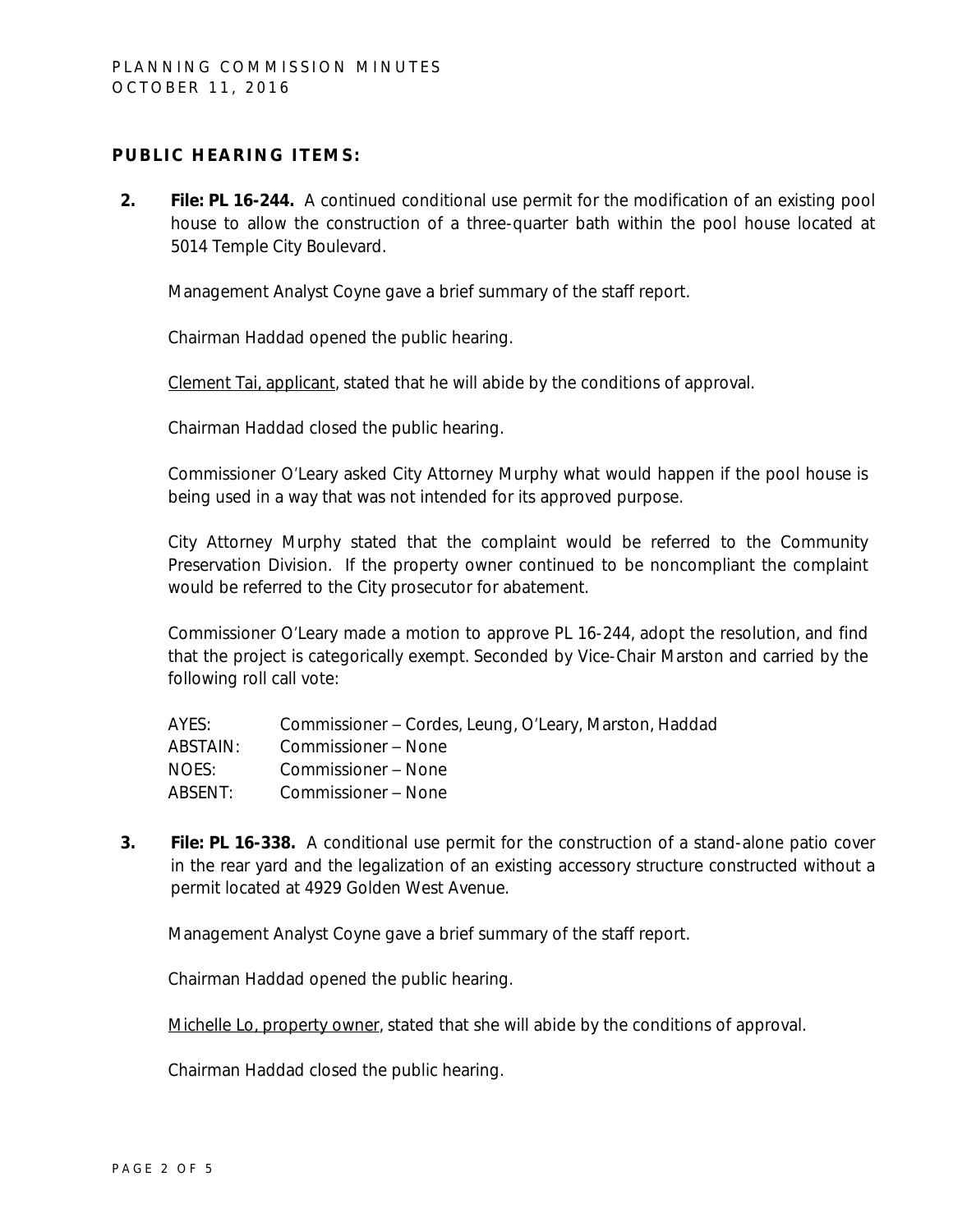Vice-Chair Marston made a motion to approve PL 16-338, adopt the resolution, and find that the project is categorically exempt. Seconded by Commissioner Leung and carried by the following roll call vote:

| AYES:    | Commissioner – Cordes, Leung, O'Leary, Marston, Haddad |
|----------|--------------------------------------------------------|
| ABSTAIN: | Commissioner – None                                    |
| NOES:    | Commissioner – None                                    |
| ABSENT:  | Commissioner – None                                    |

**4. File: PL 16-359.** A conditional use permit for the construction of an accessory structure (workshop) with a half bathroom (toilet and sink) and a covered patio attached to the rear of the main house located at 5833 Camellia Avenue.

Management Analyst Coyne gave a brief summary of the staff report.

Chairman Haddad opened the public hearing.

Jim and Cheryl Robuck, applicant, stated that they will abide by the conditions of approval.

Chairman Haddad closed the public hearing.

Commissioner Leung made a motion to approve PL 16-359, adopt the resolution, and find that the project is categorically exempt. Seconded by Commissioner Cordes and carried by the following roll call vote:

| AYES:    | Commissioner – Cordes, Leung, O'Leary, Marston, Haddad |
|----------|--------------------------------------------------------|
| ABSTAIN: | Commissioner – None                                    |
| NOES:    | Commissioner – None                                    |
| ABSENT:  | Commissioner – None                                    |

**5. File: PL 16-399.** A request for a time extension for Tentative Parcel Map No. 71298, located at 5702 Temple City Boulevard for a subdivision project consisting of two residential condominium dwellings. The parcel map wa*s* originally approved on September 25, 2012.

Associate Planner Liu gave a brief summary of the staff report.

Chairman Haddad asked City Attorney Murphy if the Commission could vote on a public hearing item if the applicant was not present.

City Attorney Murphy confirmed that the applicant is not required to be present in order for the Commission to vote on a public hearing item.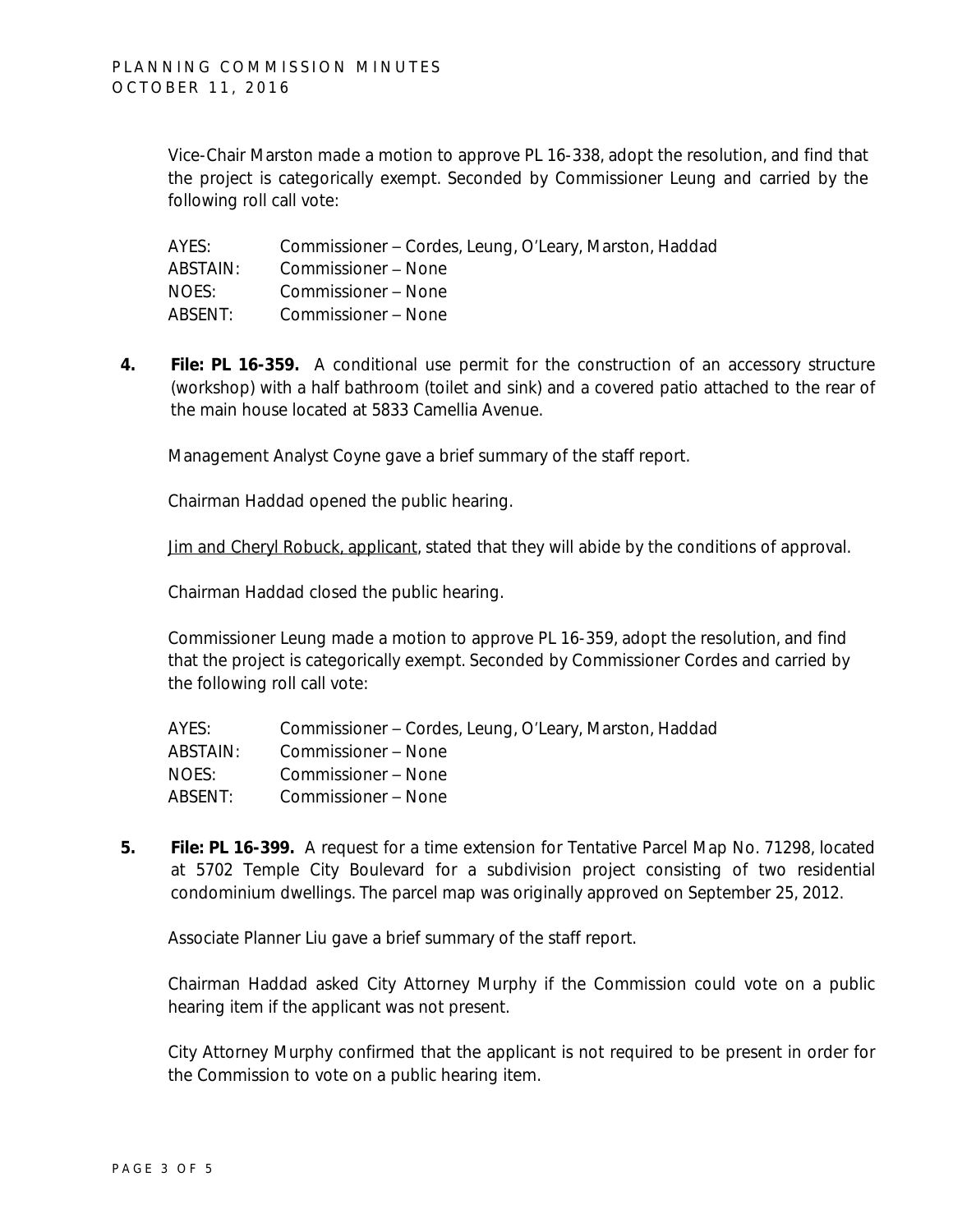Chairman Haddad opened the public hearing. The applicant was not present, therefore, he invited the public to speak.

Chris Koch, resident, asked the Commission to confirm that the bus stop near the subject property would not be relocated.

Chairman Haddad confirmed that the bus stop near the subject property would not be relocated.

Chairman Haddad closed the public hearing.

Commissioner Leung made a motion to approve PL 16-399, adopt the resolution, and find that the project is categorically exempt. Seconded by Vice-Chair Marston and carried by the following roll call vote:

| AYES:    | Commissioner – Cordes, Leung, O'Leary, Marston, Haddad |
|----------|--------------------------------------------------------|
| ABSTAIN: | Commissioner – None                                    |
| NOES:    | Commissioner – None                                    |
| ABSENT:  | Commissioner – None                                    |

**6. File: PL 16-398.** A Zoning Code Amendment to the Temple City Municipal Code to repeal the Fast Track Modification Committee (Section 9-1C-0 through 9-1C-2).

Associate Planner Gulick gave a brief summary of the staff report.

City Attorney Murphy stated that applicants have asked about the Fast Track Modification Committee however, staff have advised against processing applications through this process since the required findings could not be met. City Attorney Murphy stated that these land use applications should be decided by the Planning Commission.

Chairman Haddad opened the public hearing. No one came forth at this time. Chairman Haddad closed the public hearing.

Commissioner Cordes made a motion to approve PL 16-398, adopt the resolution, and find that the project is categorically exempt. Seconded by Commissioner Leung and carried by the following roll call vote:

| AYES:    | Commissioner – Cordes, Leung, O'Leary, Marston, Haddad |
|----------|--------------------------------------------------------|
| ABSTAIN: | Commissioner – None                                    |
| NOES:    | Commissioner – None                                    |
| ABSENT:  | Commissioner – None                                    |